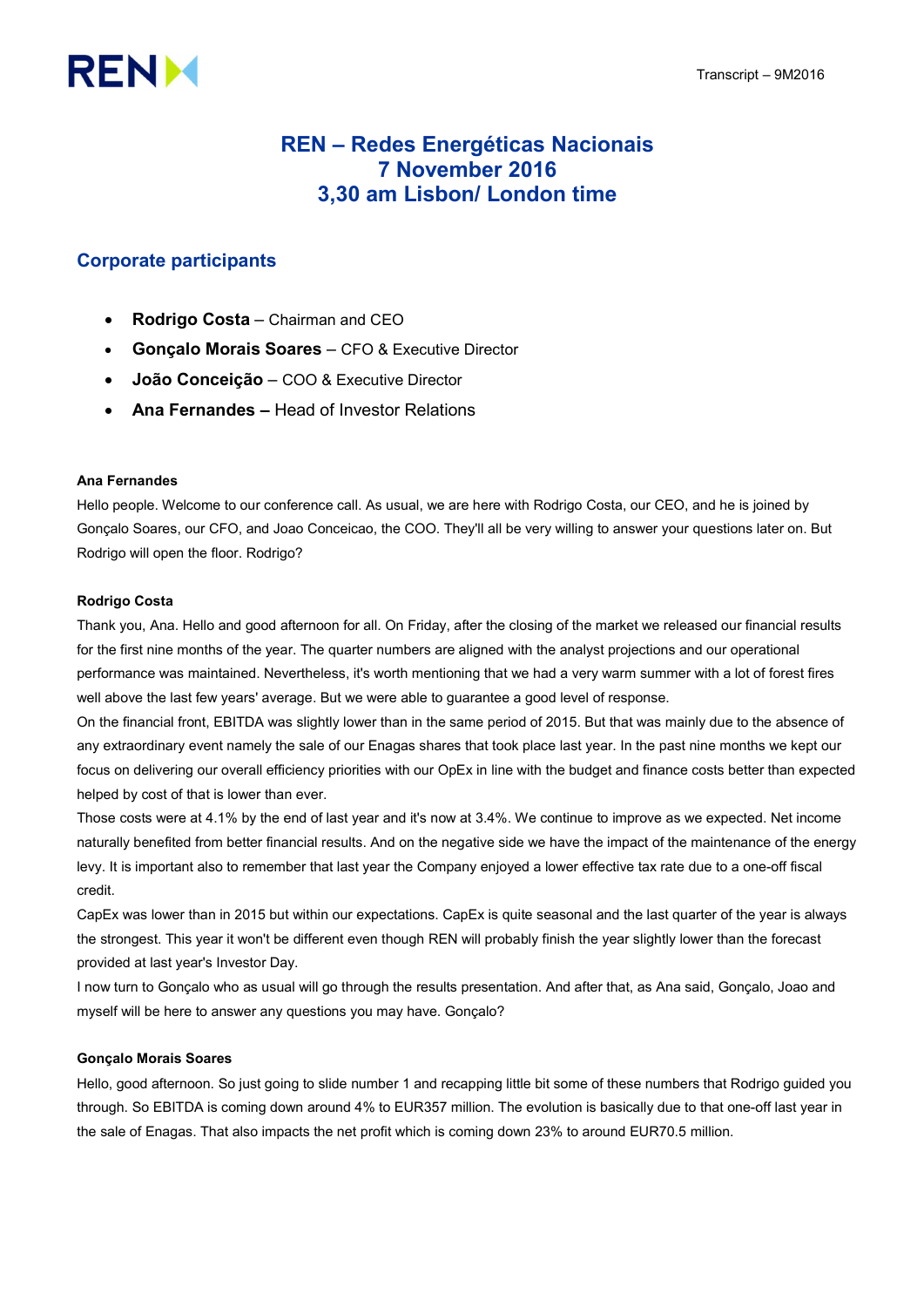

But if you take out those non-recurrent and you look at the recurrent net income, what you see is a 3.3% healthy growth. Not very high but nice growth which shows that we have been able to manage well the regulation and the financial cost and maintain the Company very stable.

CapEx is pretty much in line with our expectations as our transfers to RAB, and I'll come to this in a minute or so with more detail. So if you want we can go straight to slide number 3 just to look at. Since the beginning of the year there has been, I'd say, a big stabilization more or less of the main cost of the sovereigns here in Portugal. They dipped in the beginning of the year but then they rose a little bit and they've been more or less at the same level, which has implied a slightly higher remuneration rate for the first months of the year versus last year but it's very very stable.

So last year you can see that it was around 6% and now it's around 6.1% for electricity, very similar in the gas in the second half. So you can see that there is a, I'd say, mostly stable rates of returns on the asset side.

If you go to slide number 4, what you can see also is a drop in CapEx and transfers to RAB. But this is pretty normal given that last year we acquired some assets from Galp, the caverns that were acquired little bit before and the half of last year. And that explains mostly this evolution. If you take that out you see that CapEx is actually growing a little bit or in line and transfers to RAB are also growing a little bit. So I'd say that we are in line to that more normalized CapEx that we've been referring to. There should be no surprises, not that it is easy.

The operating teams are working hard as they always do because a lot of these construction is concentrated at the end of the year but we are, I'd say, used to rise to the challenge and everybody is doing a good work. So I'd say that there is no, I'd say, unforeseen or unexpected events that we can see here. Let's wait and see if the weather helps, and so if that is in line I'd say that all the numbers here in CapEx and transfers to RAB should be also in line with our expectation.

So slide number 5 is just evolution of the average RAB. No surprises there. What you see is the normal kind of rebelling thing within electricity. The other thing is that, as you know, apart from the increase last year in gas, this year we haven't had many investments. Some of them are more in the end of the year but it is normal that the average asset base for gas this year will reduce a little bit in line with what we have expected in our business plan.

Moving to slide number 6, remuneration of electricity and gas, as I said, pretty stable. In terms of electricity what you see is that small increase in assets and that small increase on the rate of return, that explains this positive evolution here on this revenue side. On the gas side, completely in line with expectations of the new regulation, so it's basically the impact of the new regulation this year, that is basically the impact as well as the evolution of the asset base. That's why I'd say, completely in line with no surprise. Okay?

Looking at slide number 7, in terms of OpEx, you see now OpEx going a little bit higher but this is in line again with what we expected. Personnel costs are coming down a little bit. We have some external supplies given some extra costs for bond issuances that we also have. I'd say that there isn't anything which is out of consensus here. We've continued to push on the OpEx side. As you know we are already pretty efficient Company.

And so there is less ability to reduce cost now. But we are determined to meet regulatory objectives which we will by the end of the year. And so that's our main focus here. I'd say that costs are pretty much in line with our expectations.

And you can see, if you go to slide number 8, that core OpEx is actually decreasing EUR2.2 million, if you exclude those other costs that are basically a pass through in our account. Okay?

So if you go to slide number 9, and you put all of this into one slide, you see that basically CapEx would be going up, if not for the sale of Enagas, and that most of that growth could be basically the increase on the depreciation recovery size which as is also in the minus in terms of the cost line. So it would be pretty stable overall. Okay?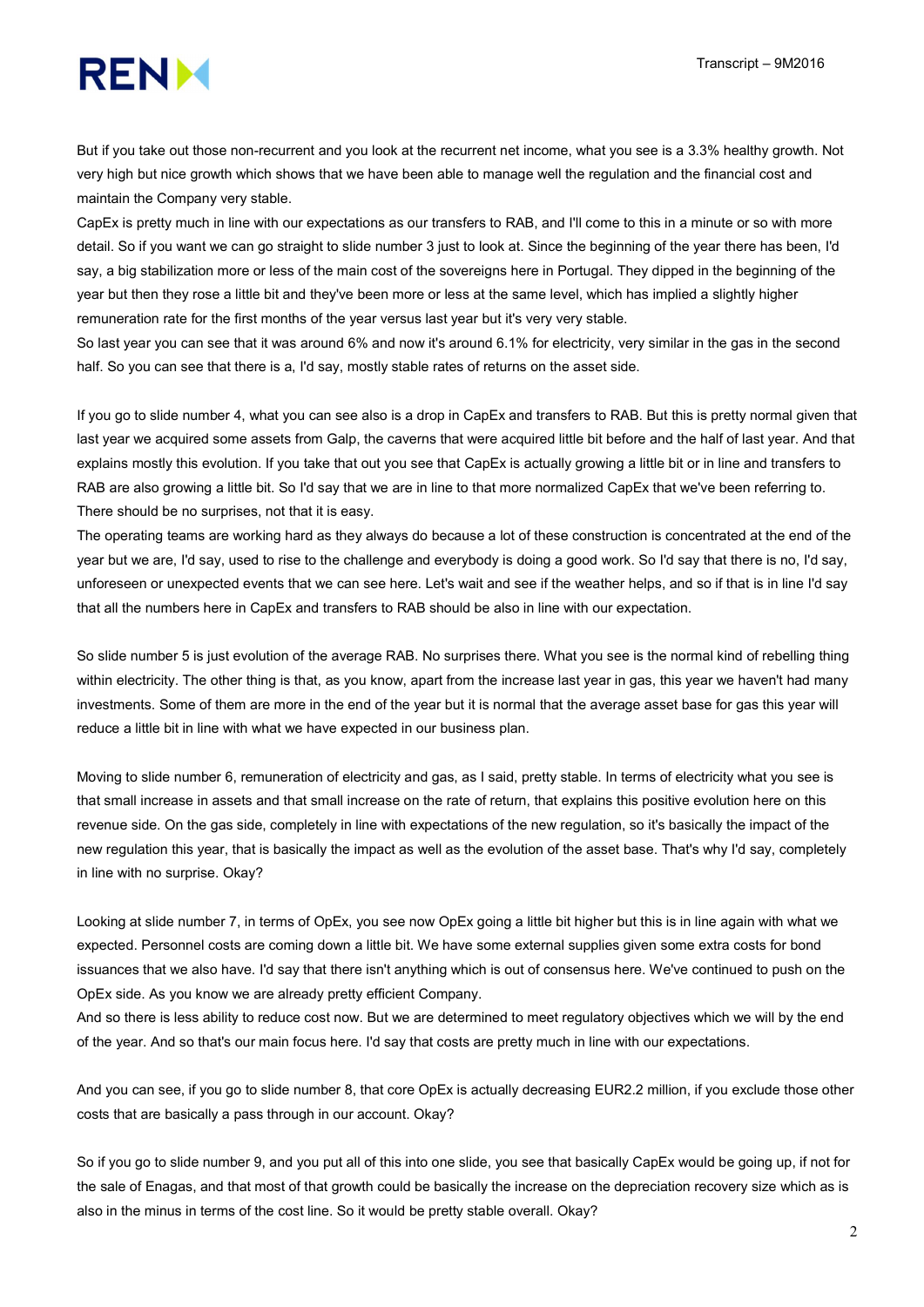

Looking at below EBITDA, you have here depreciation going up as I would say. In terms of financial results, I'll cover this also a little bit more in detail in the following slide but we are, I'd say, ahead of schedule and ahead of expectations. I think we've been doing a good job here. And so, financial cost in line with what happened on the rates of return on the asset side. In the previous year they have been coming down. And so we were catching up with the rates of return. And I think we are now slightly ahead of them in terms of trend. They are now normalizing and we are still decreasing which is the normal kind of dynamic of our business.

In terms of taxes, everything the same, no surprises. The effective tax rate excluding the special levy is flat at close to the 28% that we normally have. And the levy is at the same level. There are no news as of now in terms of any proceedings or anything relating to the levy. If we know anything new about that we will tell you. The only thing that we know is that it's still in the budget for 2017. As you know, we have this in court and there are no news as of now relating to that.

In slide number 11 you have the evolution of net debt. So you can see that net debt has normalized more versus what you had in the second quarter in the first half, which is normal after the payment of the dividend, and so we are almost flat versus what we had at the end of the year. I think this is what you should expect to see, some kind of flat or slight decrease in terms of overall net debt until the end of the year. We have no major surprises here.

What I can also tell is that the nice evolution of the average cost of debt, as Rodrigo mentioned, we are now at 3.4%. We were able to take advantage of the good timing of the good conditions in the market. We refinanced almost one-third of the debt of the Company. We expanded maturity. You don't see that in the third quarter accounts because we issued in October as you know, but if you would see that -- in October you would see that now we are refinanced more than three years in advance. The average maturity is above five years, and so I think that we have done a good round of refinancing in this year taking advantage of the market condition.

In terms of ratings, also to point out that the less rating that came out was S&P, complete stability maintained at investment grade with a positive outlook, so I'd say that in terms of credit metrics in the ratings things are looking pretty stable.

So going to slide number 12, just putting everything together. You have this decrease in net income, which is the result mainly of the decrease on the EBITDA side. But on the recurrent end of level we see more of a slight growth normalization of net income which is, I'd say, positive and shows that we are able to manage well the Company. So I'd say that we have pretty stable operating performance.

And moving to the final slide, as I mentioned, we issued some notes in October, I already spoke about that. So I think that overall these are results that come as they should and as I think all investors like pretty much within expectation, very stable with no surprises whatsoever in any line. So given this I would conclude the presentation and open the floor to any questions that you may have. Thank you very much.

## Q&A

#### Jutta Unmuessig - Barclays Capital - Analyst

I have two questions, if I may. First is you elaborated already that you issued another EUR200 million of notes last month, could you specify how much of this was taken up by the ECB if any of it, please? And then secondly, what's your view in general on cost of debt going forward by the end of the year? I would assume that even if ECB doesn't directly invest in your debt, you would still benefit simply because the market knows there is this extra player being the ECB, so if you have any view on that, please.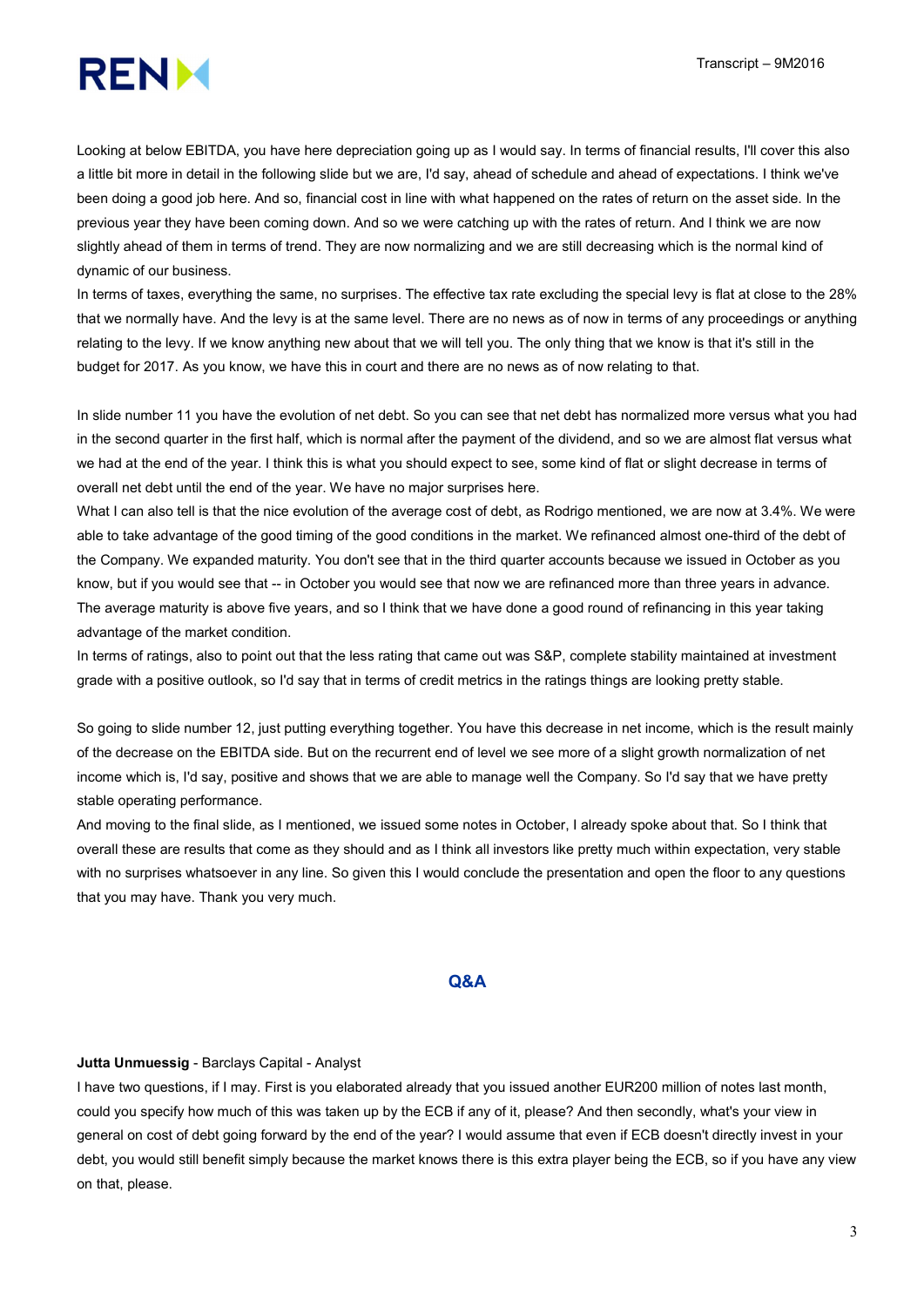

## Rodrigo Costa

Okay, thanks for the questions. I mean we don't comment exactly on how much the ECB or if they participate. I think the ECB makes public announcements of that information that they wishes. What I can tell is that the ECB has been participating in these kinds of issuances. I can tell you that they've already made public that they bought some of our shares on the secondary market. So it would be normal that they would have participated in this also. But they will, I think that they disclosed the information that they want in the way that they want by themselves and I cannot give you much more information than what I am giving you.

In terms of the cost of debt, what you say is true. So, we have refinanced some costlier debts in September. So it's normal that debt refinancing has some kind of impact on the average cost of debt until the end of the year. So it's now at 3.4%. I would say that it could be slightly lower than that, not a lot, because it was only refinanced very recently. So you will see a little bit of an impact but most of the impact will be felt in 2017. I would say that cost of debt without giving any specific guidance should be slightly below the numbers that you have now on the third quarter. Okay.

#### Sara Piccinini - Mediobanca - Analyst

Just to come back on the cost of debt, so you say the biggest effect should be in 2017. But where do you see the cost of debt to stabilize through the end of the business plan, so it should be around 3% by 2018 for example?

The second question is on the CapEx. So you said that it's difficult to achieve the EUR117 million on average per year. Where do you see therefore the CapEx by yearend for this year?

And the third one is on international investment, if you can provide an update on international investments, what kind of assets are you looking at the moment and in which geographies? And if you can provide also an indication on the cost of capital that you use as a reference for these investments?

#### Gonçalo Morais Soares

This is Gonçalo, just to answer your first question about the cost of debt. I'm not going to give you a specific number or guidance. I already kind of pointed you in the right direction. So it is expecting and it's easy for you guys to make those calculation that each part of the impact is only next year, you continue to see to go down. So, if it's slightly below where we are now at the end of this year and it will continue to go down, I think you can kind of calculate by yourself that it should be closer to the 3% range, but we are not giving out any specific numbers. And I think that it's more or less easy for you guys to be able to calculate.

But Ana is also here, if then you want to go over a little bit more your model in detail with her and see the numbers, she is here to help you and guide you through in a little bit more detail than what I will hear in this conference call.

#### Rodrigo Costa

On the second question about international expansion plans, we don't have much to say. We keep working in the direction we shared last year on our strategy announcement when we explained our strategy. And if there is some doubts, we keep the same strategy. We will only invest in markets that are stable. And we will be -- we are not looking for, to take any risk basically. And because of our requirements, it's finding targets are really hard. There is a lot of competition for the type of assets we are looking and we only want to do something on the areas where we are experts, we don't want to go outside our field of expertise. And this is it.

We keep working, we are patient. What we don't want is to make mistakes or to introduce any destabilization in our outlook, and that's where we are. And that answers basically what type of asset, what type of returns we are looking for, what type of risks we are willing to accept.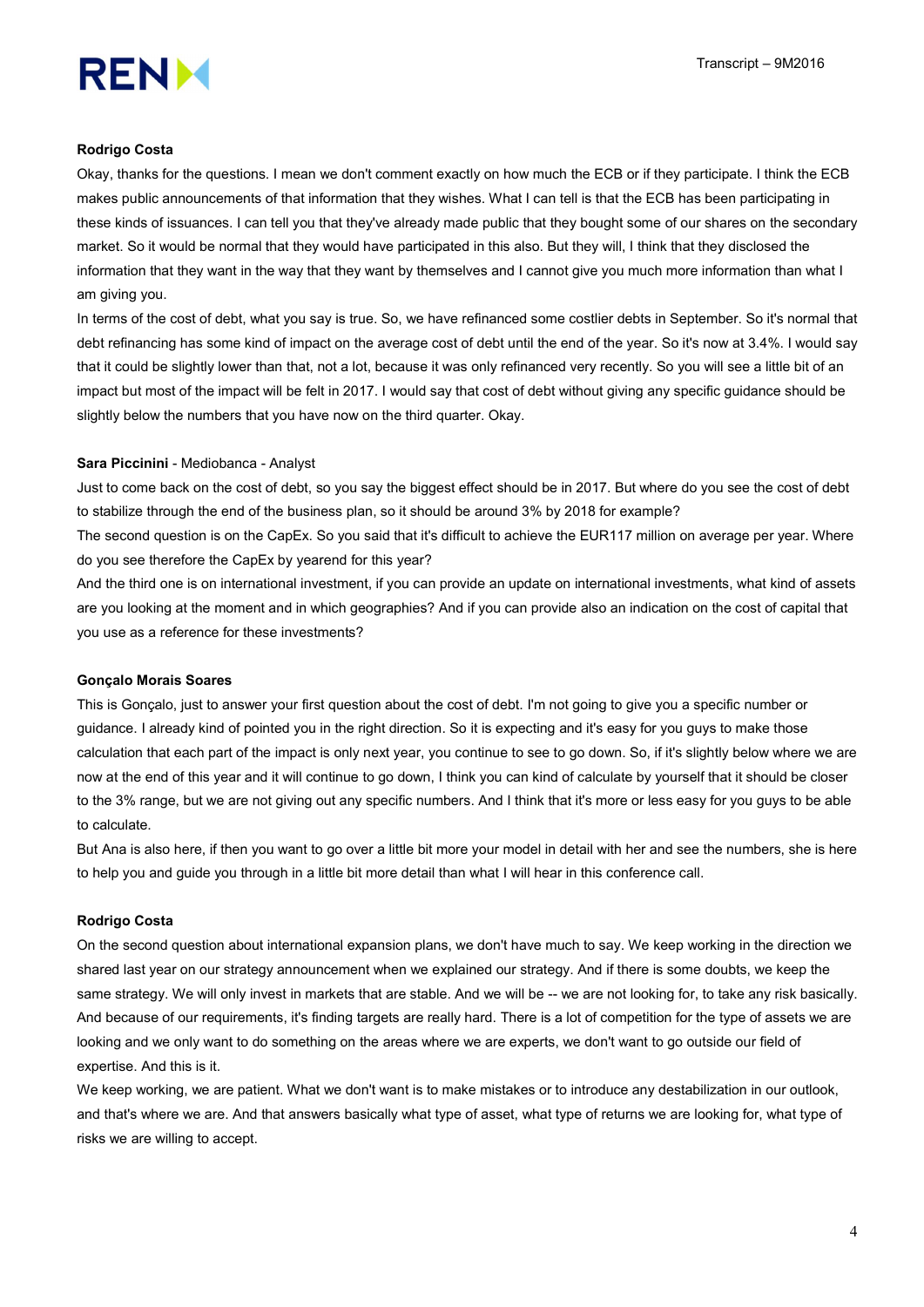

#### Nelson Rei Bernardino - Haitong - Analyst

Good afternoon everyone. Just a quick question from my side and still on the debt. You don't have a lot of debt maturing in the next couple of years at least. Do you see any more scope for keeping on managing debt or you think that the profile as it is is automatized and you should be quieter going forward?

# Gonçalo Morais Soares

I mean I think that what you say is correct in the sense that we have a lot of refinancing to do in the last few years and we have more moving forward. That being said, I think next year you still have the major impact of the refinancing we did later on in this year that will provide, I'd say, some impact on the cost of debt. And secondly, we have still some other financings that we have to refinance and those will continue to impact.

So, although I believe or I agree with you that perhaps the level of decrease of the cost of debt cannot be maintained, we have been decreasing the cost of debt, I would say, at a pretty accelerated rate.

I think nevertheless that will be continue to decrease the cost of debt this year, next year and perhaps even in the following if conditions in the market stay stable where they are. And then I would say that it becomes a little bit more challenging to reduce the cost of debt. Okay. But I think there is still scope to continue to reduce this in the next few years. Okay.

#### Gonzalo Sanchez-Bordona - BPI - Analyst

I have just one on the OpEx side. I have noticed that in the third quarter, even though you have a reduction in core OpEx for the overall nine months OpEx went up a little bit on the third quarter on a turnaround basis, I just wanted to understand if there was some sort of one-off or this is due to seasonality or you expect this trend of OpEx reductions to reverse and start growing a little bit in the next few quarters?

# Gonçalo Morais Soares

(inaudible) surprising as we see in the graph, if the core OpEx goes down, it's some of the costs that are not core that actually increases on a year-on-year basis. If I look at core external cost, they are coming down in this quarter around 1.4%, so the two that you see there. So I'd say that there isn't anything very unexpected, I think it's more the impact of this pass-through cost that impact a little bit overall cost, but nothing really that should impact your models in the coming or until the end of the year. Okay.

#### Sara Piccinini - Mediobanca - Analyst

I just have two quick follow-ups. The first one is I mean on the constitutional court that will provide its opinion on the special energy levy, so I know that you don't know the perfect timing but just to have a sense, within one year, within six months? That would be very helpful.

And the second question is on the stake in Red Electrica, if you are still considering possible sale of the stake and if you have an indication on the timing, for example, through the business plan? Thank you.

#### Rodrigo Costa

I will take the two questions. Well, on the first one, I couldn't give a better answer than you just gave. We are not going to make any provision on that front. The legal system in Portugal works as it works, things can take a little bit more time than usual. We need to be patient. We decided to have strategy here that we are following. We believe we had a good legal team working on the process, but we are not going to make any forecast in terms of timings.

This can take, as said, six months, a year more. And again we need to be patient. We believe we have a good case, but a court is a court and a judge is a judge and we will need to understand what will be their final decisions.